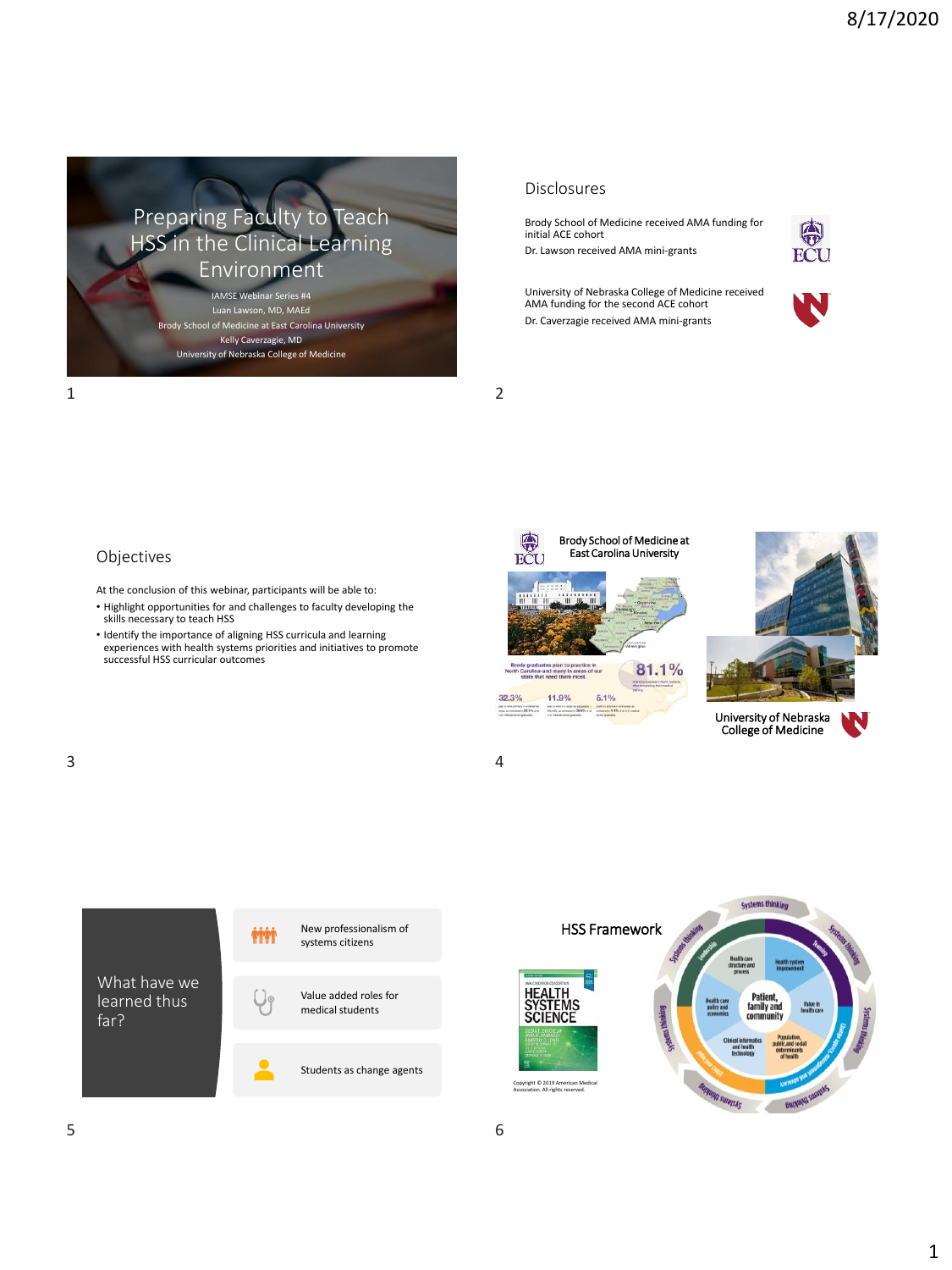

Clinical Teachers Face Complex Challenges

**Teaching while** simultaneously **learning** about redesigning clinical delivery systems **while** simultaneously **delivering care** and working more closely in interprofessional teams.



Clay MA, et.al. Acad Med, 2013.





Principles for Faculty Development • Employ effective change management strategies • Employ sound educational practice

• Accountable practices



• Institutional culture and context

• Overcome barriers

- Market to promote buy-in
- Involve experts in the design
- Multidisciplinary faculty

McLean, Cilliers, Van Wyck. Faculty development: Yesterday, today, and tomorrow. Medical Teacher, 2008

• Risk-taking role models

**MANAGEME** 

 $\overline{\mathbf{c}}$ 

ALS THE SYSTEM GOAL FOR CONTRACT

 $9 \hspace{2.5cm} 10$ 



Employ Sound Educational Practice

- Needs assessment
- Goals and priorities • Accommodate diversity
- Use different formats for activities • Employs principles of adult
- learning
- Create durable materials • Extend over time



What challenges lie ahead?

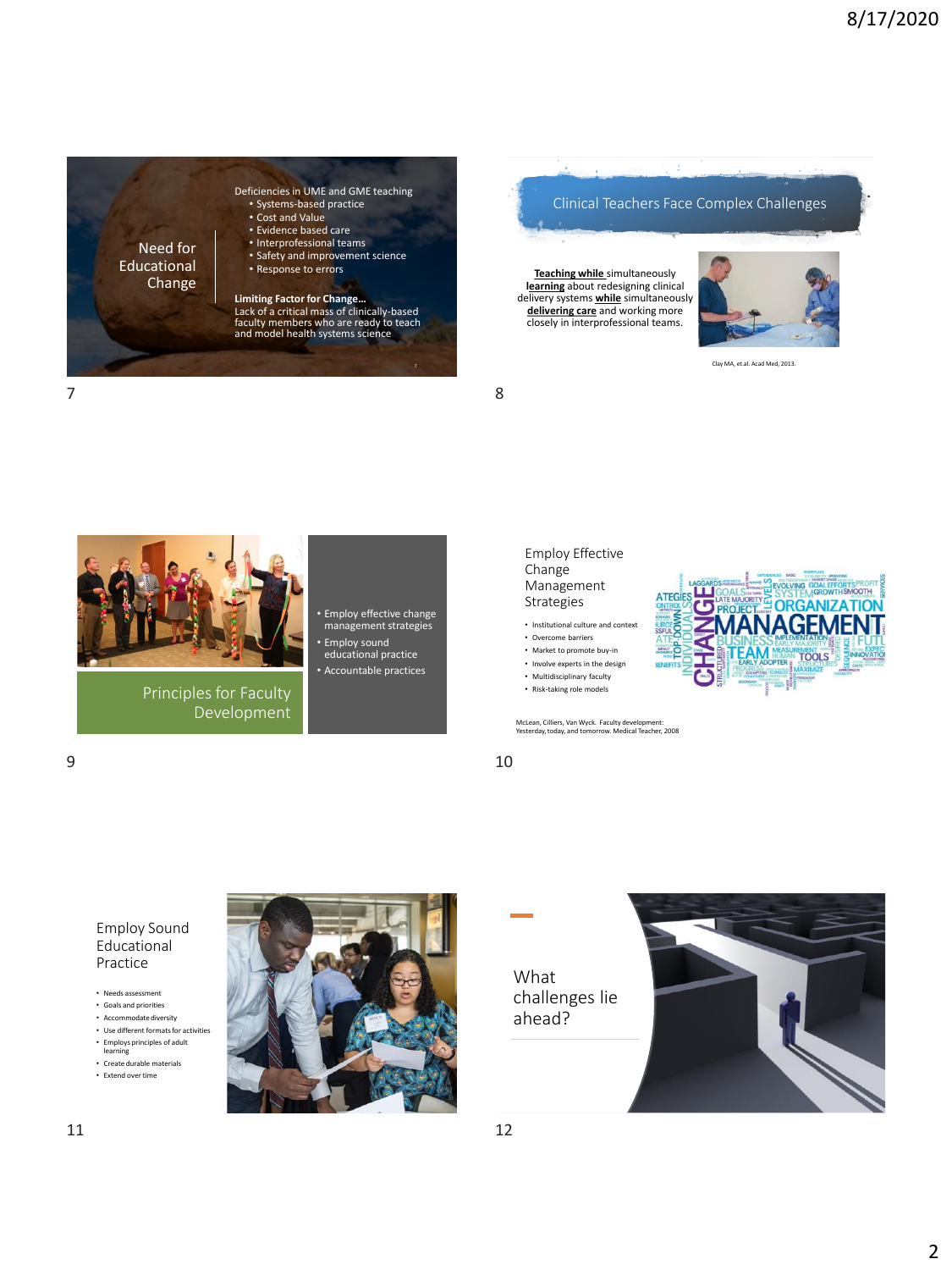

#### Faculty (Lack of) Expertise

Logistics of Teaching HSS

Evolving Health Systems

Providing Meaning to Faculty

Challenge #1: Faculty (Lack of) Expertise



13 14



- Embrace (unique) faculty expertise
- Utilize lived experiences
- Co-learning
- Expand the concept of educator



#### Challenge #2: Realities of Teaching HSS

- Limited space and opportunity in an already packed curriculum
- Lack of faculty role modeling HSS
- Inconsistent expectations across UME-GME-CME
- Assessment is hard





# Opportunities: Teaching HSS

#### • Frame expectations for faculty

- Understand the 'lens' through which the student enters
- Develop the interprofessional teams
- Focus on "Mindset, skillset, toolset" of students
- Professional identity formation
- Align curricular structures and assessments • Ensure that HSS is "valued" in summative assessments • Signpost HSS curricular activities
	- Role-model HSS in authentic clinical settings

#### Challenge #3: Faculty buy-in is Lacking

- Topics are unfamiliar
- HSS is not routinely rewarded in academia
- Limited time to teach and role model due to competing demands
- Realities of compensation

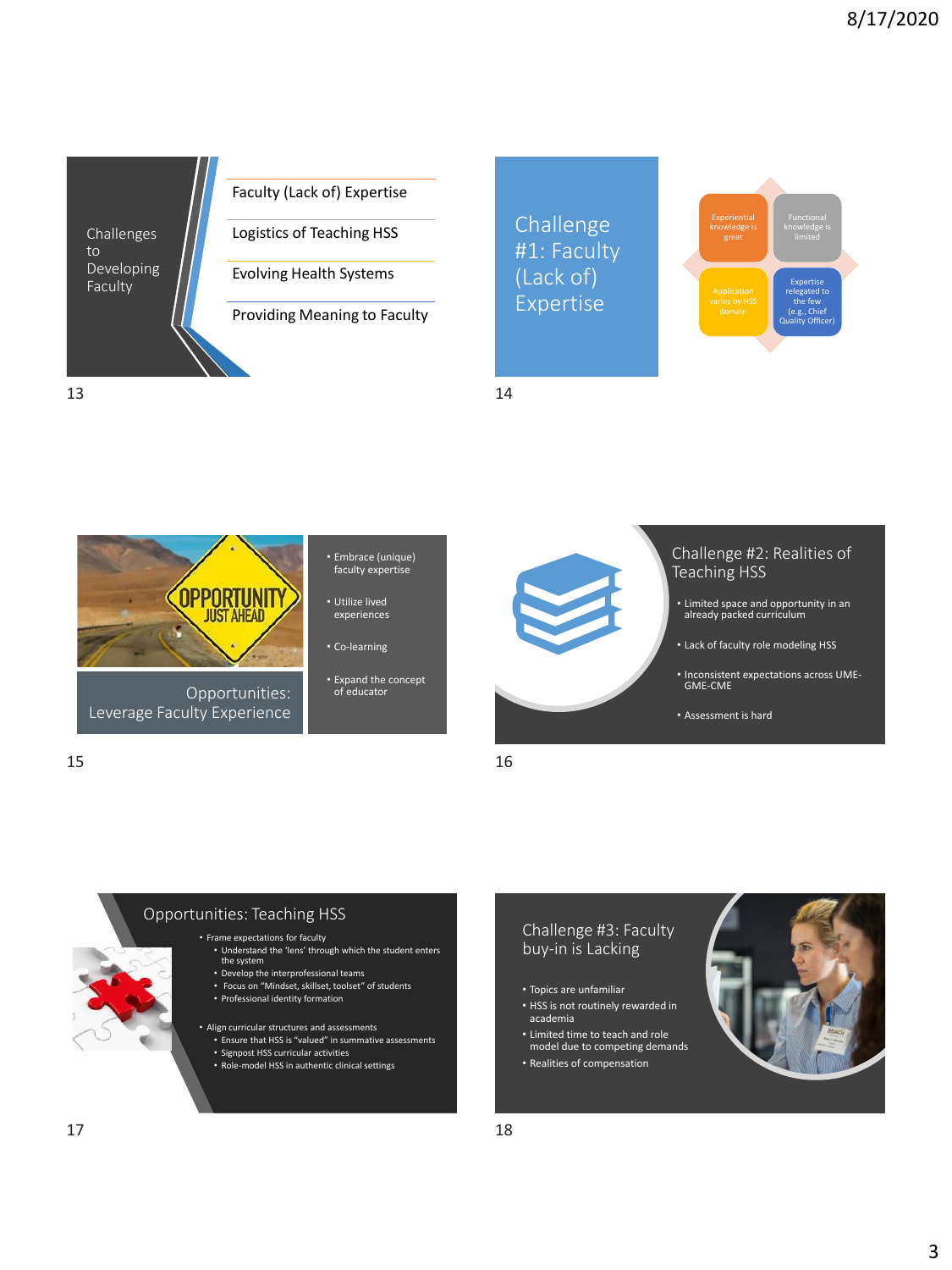#### Opportunities: Provide Meaning

• Formal incentives

- Promotion and Tenure • Support scholarly activity
- Formal recognition
- Diverse teaching opportunities
- Creation of new professional roles



# Opportunities: Provide Meaning

- Leverage faculty professional identity • Faculty learning communities and interprofessional collaboration
	- New mentoring relationships • Personal growth and professional
	- satisfaction
	- Transferrable and broadly applicable skills

|                                       | • Health systems are not always viewed by<br>faculty as a "partner" |
|---------------------------------------|---------------------------------------------------------------------|
| Challenge #4:<br>The Health<br>System | • Students rotate in multiple health systems                        |
|                                       | • Health system priorities frequently change                        |
|                                       | • Faculty priorities may not align with health<br>system priorities |
|                                       | • Uncertain future of healthcare                                    |

# Opportunities: Health System



Providers and systems are incentivized to partner to improve patient care GME focus on sponsoring institutions Prepare students to practice medicine for next 40-50 years



#### **What do we have in common?**

Clinical and non-clinical priorities Don't "solve their problem"  $\rightarrow$  Facilitate their "solving of the problem" Goal: Student development of background knowledge and skills

21 22





Opportunities: Engaging the Health System

- Formalize partnership between medical school and health system to enhance clinical care AND education
- Leverage the clinical learning environment to focus on all health professions students, residents, and fellows
- Students are future leaders for health systems and practices
- Increased cross-campus collaborations and IPE

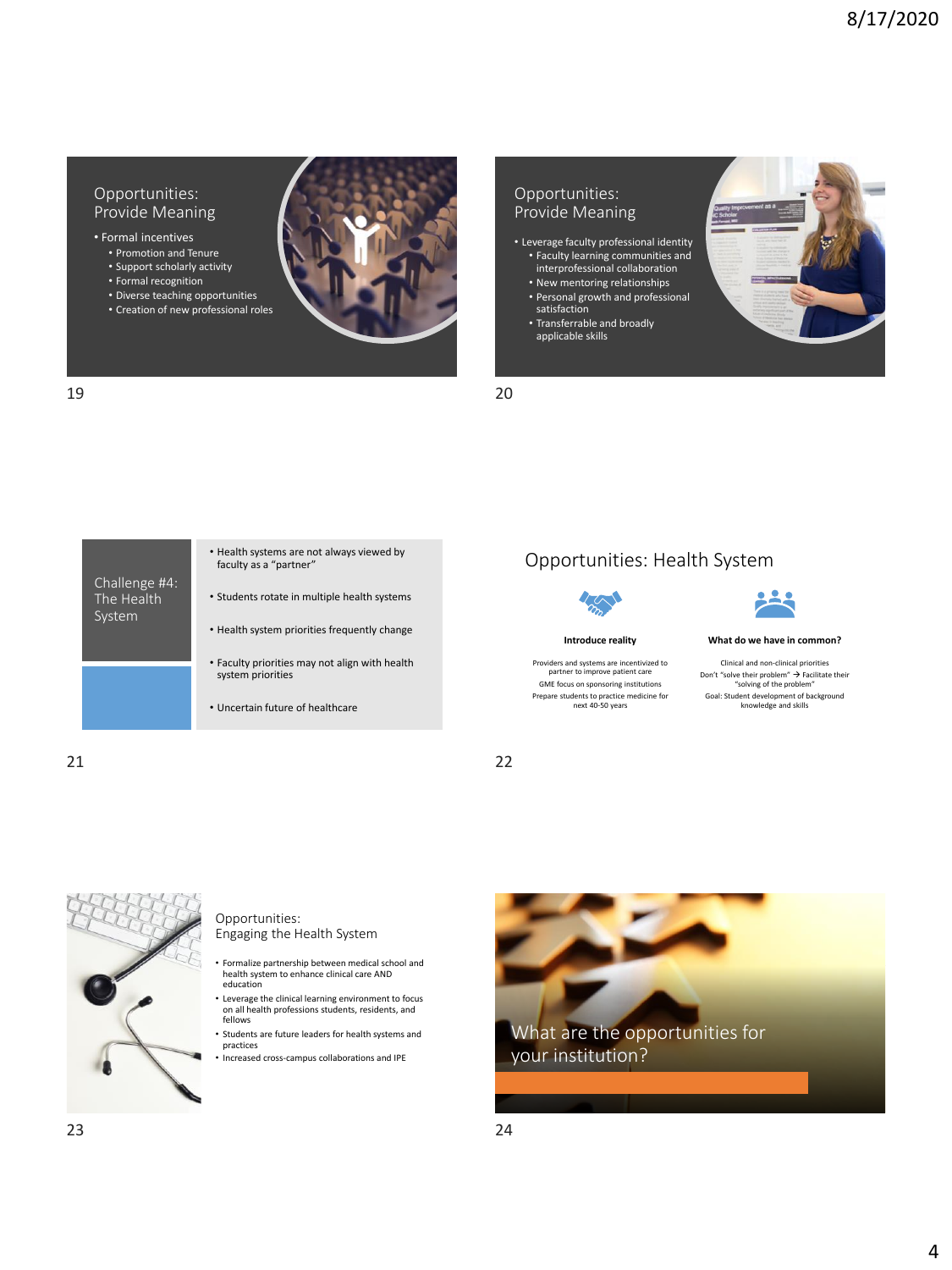# **ECU/Brody Teachers of Quality Academy** Evolving and Improving





- TQA 1.0- Educators to design curriculum
- TQA 3.0-Clinical mentors and role models to change culture
- 

25 26



# Lessons Learned

- Faculty and learners can learn together
- Expand the definition of faculty
- Support interprofessional and intraprofessional development support interpri
- Teaching while practicing while learning is hard!
- Mentoring is critical
- Manage change and uncertainty
- Align institutional needs and faculty interests
- Money  $p = p$  protected time



# Why alignment?



Asch, et. al. *JAMA*, 2009